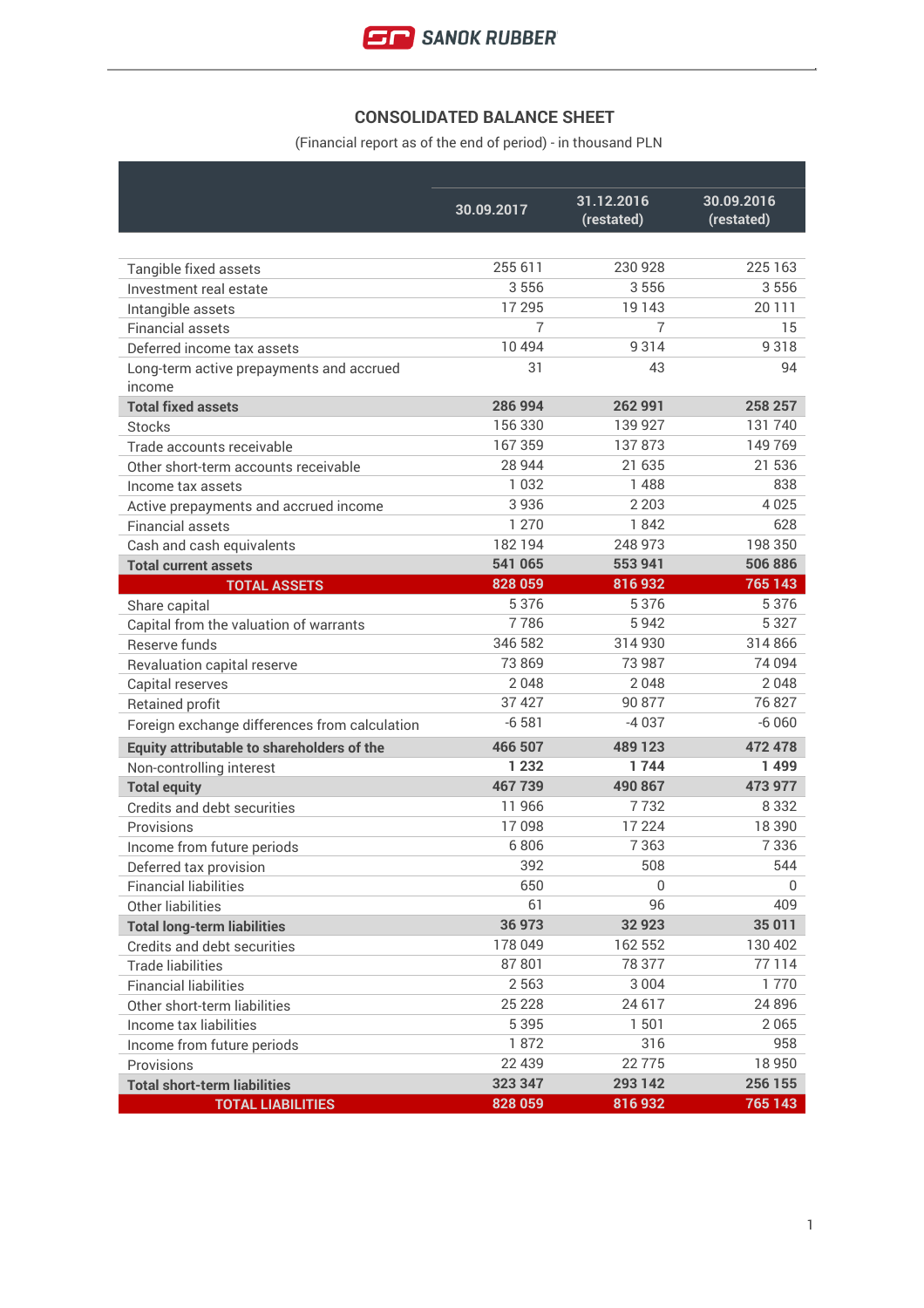#### **CONSOLIDATED PROFIT AND LOSS ACCOUNT**

|                                              | 01.07.2017<br>30.09.2017 | 01.01.2017<br>30.09.2017 | 01.07.2016<br>30.09.2016<br>(restated) | 01.07.2016<br>30.09.2016<br>(restated) |
|----------------------------------------------|--------------------------|--------------------------|----------------------------------------|----------------------------------------|
| Sales revenue                                | 249 976                  | 753 529                  | 237195                                 | 700 187                                |
| Cost of sales                                | 186 284                  | 566 126                  | 172 424                                | 507 453                                |
| <b>Gross profit on sales</b>                 | 63 692                   | 187 403                  | 64 771                                 | 192734                                 |
| Selling cost                                 | 9389                     | 24 4 22                  | 7337                                   | 20 839                                 |
| General and administrative expenses          | 23 656                   | 70 014                   | 20751                                  | 66819                                  |
| <b>Core business result</b>                  | 30 647                   | 92 967                   | 36 683                                 | 105 076                                |
| Other operating income                       | 1 1 0 5                  | 5644                     | 2781                                   | 14752                                  |
| Other operating expenses                     | $-46$                    | 668                      | 3838                                   | 9967                                   |
| <b>Operating result</b>                      | 31798                    | 97 943                   | 35 626                                 | 109 861                                |
| <b>Financial income</b>                      | 130                      | 5 3 2 3                  | 5 3 3 5                                | 7055                                   |
| <b>Financial expenses</b>                    | 1152                     | 4683                     | 1 2 5 0                                | 3 3 4 7                                |
| <b>Pre-tax profit</b>                        | 30776                    | 98 583                   | 39 7 11                                | 113 569                                |
| Income tax                                   | 7148                     | 23 1 43                  | 7850                                   | 23 851                                 |
| current                                      | 7700                     | 24 359                   | 7381                                   | 24 268                                 |
| deferred                                     | $-552$                   | $-1216$                  | 469                                    | $-417$                                 |
| <b>Net profit</b>                            | 23 6 28                  | 75 440                   | 31 861                                 | 89718                                  |
|                                              |                          |                          |                                        |                                        |
| attributable to shareholders of the Parent   | 23 518<br>110            | 75 168<br>272            | 31720                                  | 89 176<br>542                          |
| attributable to non-controlling interest     |                          |                          | 141                                    |                                        |
| Weighted-average number of shares            |                          | 26 881 922               |                                        | 26 881 922                             |
| Earnings per share                           |                          | 2,80                     |                                        | 3,32                                   |
| Weighted-average diluted number of<br>shares |                          | 27 957 194               |                                        | 27 957 194                             |
| Diluted earnings per share                   |                          | 2,69                     |                                        | 3,19                                   |
|                                              |                          |                          |                                        |                                        |
| Revenue from sales of products               | 229 507                  | 682 171                  | 216 603                                | 641 265                                |
| Revenue from sales of goods and<br>materials | 15 4 08                  | 51 020                   | 11869                                  | 40 199                                 |
| Other revenues                               | 5 0 6 1                  | 20 338                   | 8723                                   | 18723                                  |
| <b>Total sales revenue including</b>         | 249 976                  | 753 529                  | 237 195                                | 700 187                                |
| of witch                                     | 78 656                   |                          | 72 286                                 |                                        |
| revenue generated locally                    |                          | 236 364                  |                                        | 214 584                                |
| revenues from foreign contractors            | 171 320                  | 517 165                  | 164 909                                | 485 603                                |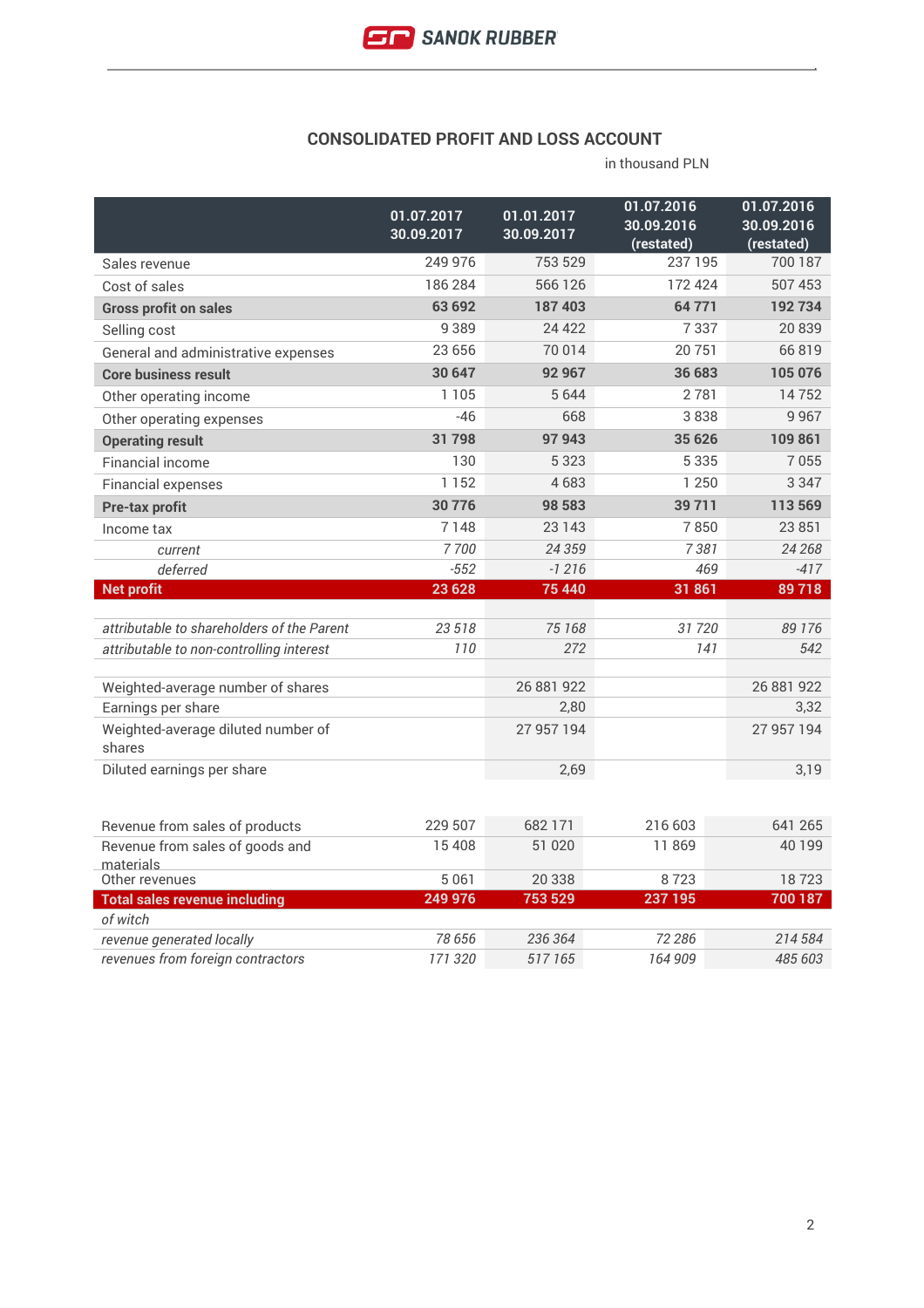

#### **CONSOLIDATED CASH FLOW STATEMENT**

|                                                                             |           | For the period from 01.01 to 30.09 |
|-----------------------------------------------------------------------------|-----------|------------------------------------|
|                                                                             | 2017      | 2016 (restated)                    |
| <b>Net profit</b>                                                           | 75 168    | 89 1 76                            |
| <b>Total adjustments:</b>                                                   | $-11.358$ | $-18401$                           |
| Profit attributable to the non-controlling shareholders                     | 272       | 542                                |
| Depreciation<br>$\overline{\phantom{0}}$                                    | 28 138    | 26 679                             |
| Net foreign exchange (gains) losses<br>$\overline{\phantom{0}}$             | $-1594$   | 405                                |
| Net interest and dividends<br>$\equiv$                                      | 1057      | 759                                |
| Income tax on profit before taxation<br>$\equiv$                            | 24 359    | 24 268                             |
| (Gains) losses from investing activities                                    | $-687$    | $-599$                             |
| Change in provisions                                                        | $-578$    | 94                                 |
| Change in stocks<br>$\overline{\phantom{0}}$                                | $-16403$  | 592                                |
| Change in accounts receivable                                               | $-39679$  | $-35941$                           |
| Change in liabilities<br>$\overline{\phantom{0}}$                           | 9045      | 51                                 |
| Change in active prepayments and accrued income<br>$\overline{\phantom{0}}$ | $-1902$   | $-2492$                            |
| Other adjustments<br>$\qquad \qquad -$                                      | 2480      | $-1707$                            |
| Income tax paid<br>$\overline{\phantom{0}}$                                 | $-15866$  | $-31052$                           |
| Net cash from operating activities                                          | 63810     | 70 775                             |
| Income from sales of tangible and intangible fixed assets                   | 2764      | 3 3 4 6                            |
| Acquisition of tangible and intangible fixed assets                         | $-56573$  | $-28979$                           |
| Dividend paid to minority shareholders                                      | $-771$    | $-602$                             |
| Income from financial assets                                                | 31        | 22                                 |
| Outflows for financial assets                                               | $\Omega$  | $-17573$                           |
| Other income, outflows and adjustments                                      | 385       | $-7329$                            |
| <b>Net cash from investing activities</b>                                   | $-54164$  | $-51115$                           |
| Change in credits                                                           | 21 474    | 31 678                             |
| Exchange differences                                                        | 0         | $-647$                             |
| Other financial income                                                      | $\Omega$  | 698                                |
| Interest paid                                                               | $-1057$   | $-753$                             |
| Dividend paid to shareholders                                               | $-96775$  | $-26882$                           |
| Other                                                                       | $-65$     | $-59$                              |
| <b>Net cash from financing activities</b>                                   | $-76423$  | 4035                               |
| <b>Change in cash</b>                                                       | $-66777$  | 23 6 95                            |
| Change in cash resulting from foreign exchange differences                  | $-2$      | $-14$                              |
| Cash at beginning of period                                                 | 248 973   | 174 669                            |
| Change in net cash                                                          | $-66779$  | 23 681                             |
| <b>Cash at end of period</b>                                                | 182194    | 198 350                            |
| including restricted cash                                                   | 96        | 119                                |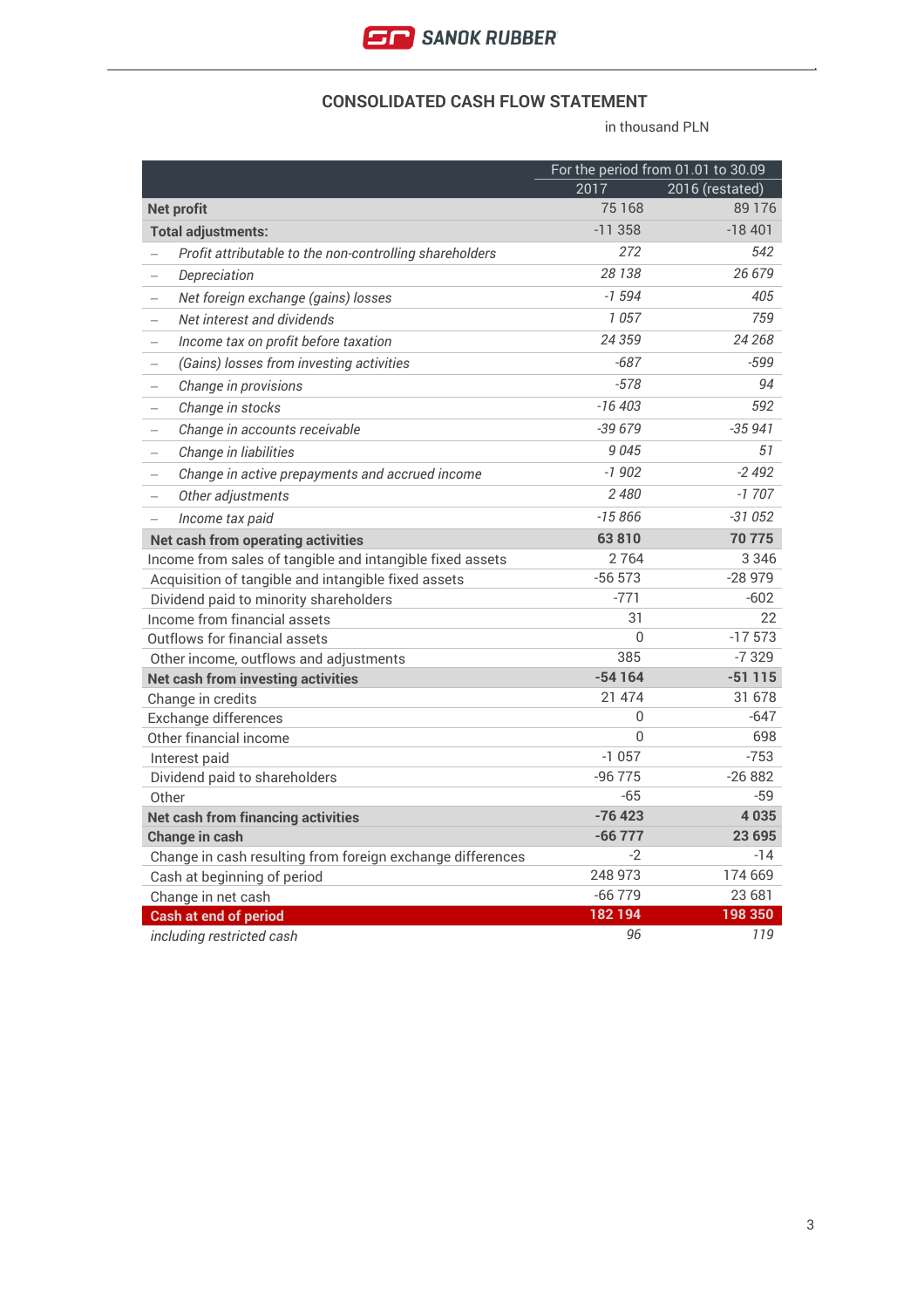

# **BALANCE SHEET OF SANOK RC SA**

(Financial report as of the end of period) - in thousand PLN

|                                                    | 30.09.2017 | 31.12.2016 | 30.09.2016 |
|----------------------------------------------------|------------|------------|------------|
| Tangible fixed assets                              | 159480     | 149 799    | 147383     |
| Investment real estate                             | 109        | 109        | 109        |
| Intangible assets                                  | 9069       | 10 359     | 11 453     |
| <b>Financial assets</b>                            | 134 655    | 103880     | 104778     |
| Deferred income tax assets                         | 3588       | 2907       | 2917       |
| Long-term active prepayments and<br>accrued income | 31         | 43         | 29         |
| <b>Total fixed assets</b>                          | 306 932    | 267 097    | 266 669    |
| <b>Stocks</b>                                      | 87493      | 75 003     | 68726      |
| Trade accounts receivable                          | 148 914    | 113 102    | 121710     |
| Other short-term accounts receivable               | 15 900     | 9604       | 11 541     |
| Active prepayments and accrued<br>income           | 1 1 7 5    | 1 0 0 5    | 1 1 2 8    |
| <b>Financial assets</b>                            | 21 556     | 22 445     | 11 344     |
| Cash and cash equivalents                          | 175 424    | 235 794    | 187980     |
| <b>Total current assets</b>                        | 450 462    | 456 953    | 402 429    |
| <b>TOTAL ASSETS</b>                                | 757 394    | 724 050    | 669 098    |
| Share capital                                      | 5 3 7 6    | 5376       | 5 3 7 6    |
| Reserve funds                                      | 315 360    | 292 074    | 292 011    |
| Revaluation capital reserve                        | 69 574     | 69 695     | 69758      |
| Capital from the valuation of warrants             | 7786       | 5942       | 5 3 2 8    |
| <b>Retained profit</b>                             | 91 512     | 120 274    | 93727      |
| <b>Total shareholders' equity</b>                  | 489 608    | 493 361    | 466 200    |
| Provisions                                         | 12776      | 13 285     | 14 050     |
| Income from future periods                         | 169        | 310        | 386        |
| <b>Total long-term liabilities</b>                 | 12945      | 13595      | 14 4 36    |
| Credits and debt securities                        | 163 565    | 138735     | 115 286    |
| <b>Trade liabilities</b>                           | 61 279     | 55 020     | 52 625     |
| <b>Financial liabilities</b>                       | 679        | 1 1 9 9    | 37         |
| Other short-term liabilities                       | 7852       | 8 1 3 9    | 6429       |
| Income tax liabilities                             | 5 1 9 4    | 1 1 3 0    | 1895       |
| Income from future periods                         | 1856       | 311        | 318        |
| Provisions                                         | 14416      | 12 560     | 11872      |
| <b>Total short-term liabilities</b>                | 254 841    | 217 094    | 188 462    |
| <b>TOTAL LIABILITIES</b>                           | 757 394    | 724 050    | 669 098    |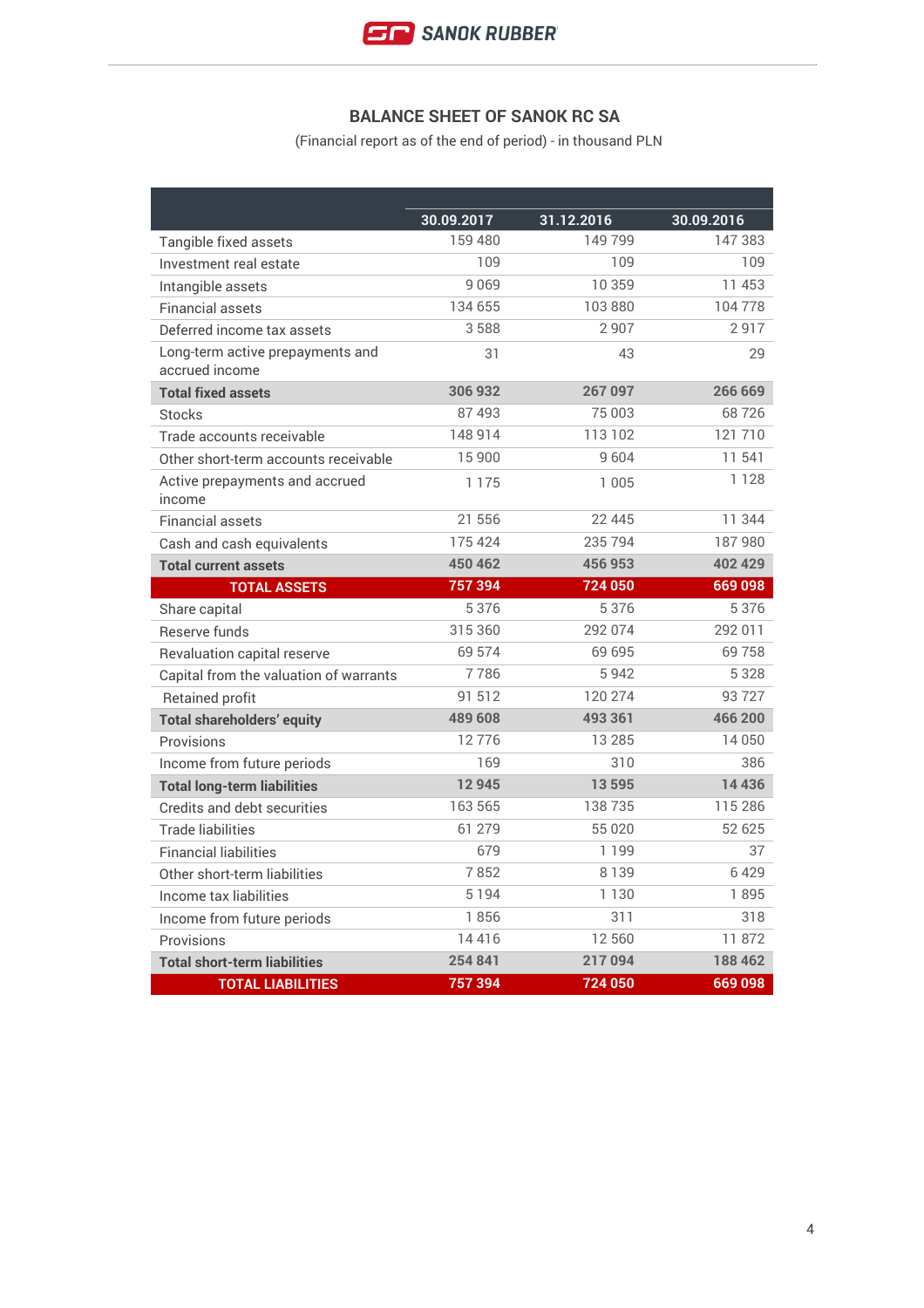

## **PROFIT AND LOSS ACCOUNT OF SANOK RC SA**

|                                                | 01.07.2017<br>30.09.2017 | 01.01.2017<br>30.09.2017 | 01.07.2016<br>30.09.2016 | 01.01.2016<br>30.09.2016 |
|------------------------------------------------|--------------------------|--------------------------|--------------------------|--------------------------|
| Sales revenue                                  | 189062                   | 556 808                  | 167847                   | 513316                   |
| Cost of sales                                  | 141 522                  | 418833                   | 122022                   | 368767                   |
| <b>Gross profit on sales</b>                   | 47 540                   | 137975                   | 45 825                   | 144 549                  |
| Selling cost                                   | 3 3 5 8                  | 8 0 4 1                  | 2686                     | 7 2 2 6                  |
| General and administrative                     | 10 049                   | 30 549                   | 9718                     | 30 575                   |
| <b>Core business result</b>                    | 34 1 33                  | 99 385                   | 33 4 21                  | 106748                   |
| Other operating income                         | 901                      | 3644                     | 399                      | 4851                     |
| Other operating expenses                       | $-11$                    | 441                      | 151                      | 531                      |
| <b>Operating result</b>                        | 35 045                   | 102 588                  | 33 669                   | 111 068                  |
| <b>Financial income</b>                        | 989                      | 13 208                   | 2005                     | 7123                     |
| <b>Financial expenses</b>                      | 603                      | 2451                     | 663                      | 2 3 2 7                  |
| Pre-tax profit                                 | 35 4 31                  | 113 345                  | 35 011                   | 115864                   |
| Income tax                                     | 6961                     | 21 833                   | 6957                     | 22 1 3 7                 |
| current                                        | 7075                     | 22 437                   | 6 8 0 5                  | 22 406                   |
| deferred                                       | $-114$                   | $-604$                   | 152                      | $-269$                   |
| <b>Net profit</b>                              | 28 4 70                  | 91 512                   | 28 054                   | 93727                    |
|                                                |                          |                          |                          |                          |
| Weighted-average number of                     |                          | 26 881 922               |                          | 26 881 922               |
| shares                                         |                          |                          |                          |                          |
| Earnings per share<br>Weighted-average diluted |                          | 3,40                     |                          | 3,49                     |
| number of shares                               |                          | 27 957 194               |                          | 27 957 194               |
| Diluted earnings per share                     |                          | 3,27                     |                          | 3,35                     |
|                                                |                          |                          |                          |                          |
| Revenue from sales of products                 |                          | 541 438                  |                          | 507 948                  |
| Revenue from sales of goods                    |                          |                          |                          |                          |
| and materials                                  |                          | 5 5 4 1                  |                          | 2833                     |
| Other revenues                                 |                          | 9829                     |                          | 2535                     |
| <b>Total sales revenue including</b>           |                          | 556 808                  |                          | 513316                   |
| of witch<br>revenue generated locally          |                          | 191 404                  |                          | 178 024                  |
| revenues from foreign                          |                          |                          |                          |                          |
| contractors                                    |                          | 365 404                  |                          | 335 292                  |